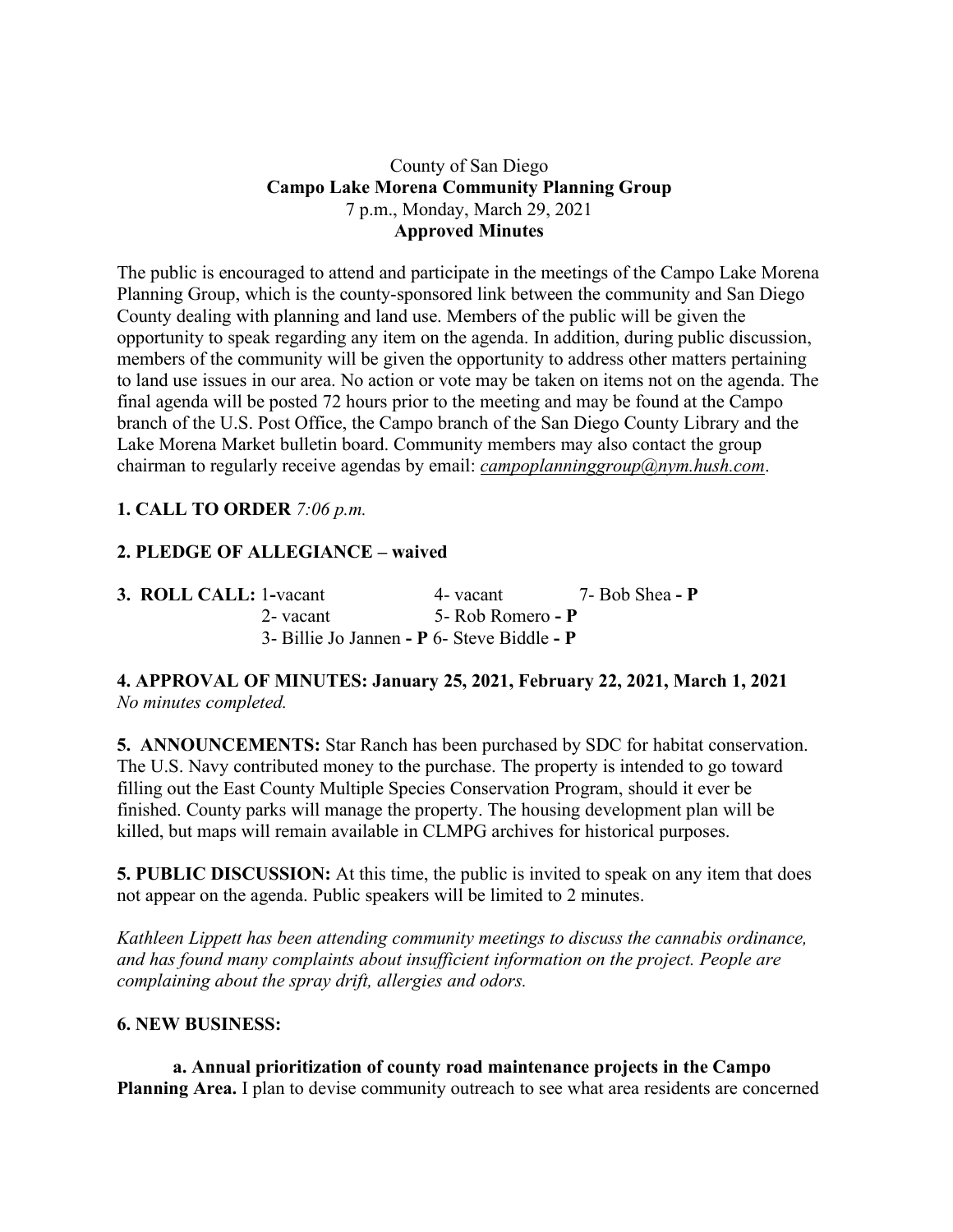about. I will put it on the agenda for a vote next month. Anyone with a particular beef about a local road is invited to reach out to a PG member or share at this meeting. **Discussion only.**

This item will be on the agenda next month. Bill Wells said that many of the roads the county *is re-surfacing will be torn out in around two years to build new pipes for the local water systems in LMV.*

#### **7. OLD BUSINESS:**

**a. New general plan element, Environmental Justice. County planner Audrey Hamilton will provide an update on the development of the new element**. The plan will endeavor to use land use regulation to resolve environmental injustice in four urban areas identified as disadvantaged. **"Disadvantaged Communities"** are defined by California State Law as (1) "an area identified by the California Environmental Protection Agency (CalEPA) pursuant to Section 39711 of the Health and Safety code;" or (2) "a low-income area that is disproportionately affected by environmental pollution and other hazards that can lead to negative health effects, exposure, or environmental degradation" The planning group is considering an advisory letter. **Discussion and vote.**

*Per PDS staffer Audrey Hamilton the draft element will go to the BOS sometime in June.*

*Kathleen Lippett said this process is flawed because it demands equality of outcome, rather than equal treatment.*

*Billie Jo Jannen showed some proposed language for a letter and emphasized that you can't create "justice" by discriminating against any party for the sake of gifting something to another, and that deliberately imposing unjust treatment of rural communities by failing to avoid harm in the first place (groundwater depletion, habitat destruction, sequestration destruction, destructive renewables policy), is hypocritical. She also cited failure to provide policies (job training, business facilitation, financial literacy, distributed solar generation) to lift up low income residents so they can permanently enjoy greater financial security.*

*Motion by Steve Biddle, second by Rob Romero to adopt the chairman's proposed language for a formal letter of recommendation. Motion passes 4,0,0.*

**b. Status and process of the proposed renewable energy streamlining and zoning overlay in Mountain Empire.** The county seeks to create easy development of industrial scale wind and solar on private properties in Campo, Boulevard, Ocotillo and Jacumba. The planning group has already done one advisory letter and will discuss doing another one. SDC planners Timothy Vertino and Donald Chase to present. **Discussion and vote.**

*The BOS heard this item earlier in the month, according to planner Donald Chase, and voted to set aside the renewable energy overlay (re-zone of large tracts of land) and pursue further study of streamlining options to make it easier to permit industrial wind and solar in the*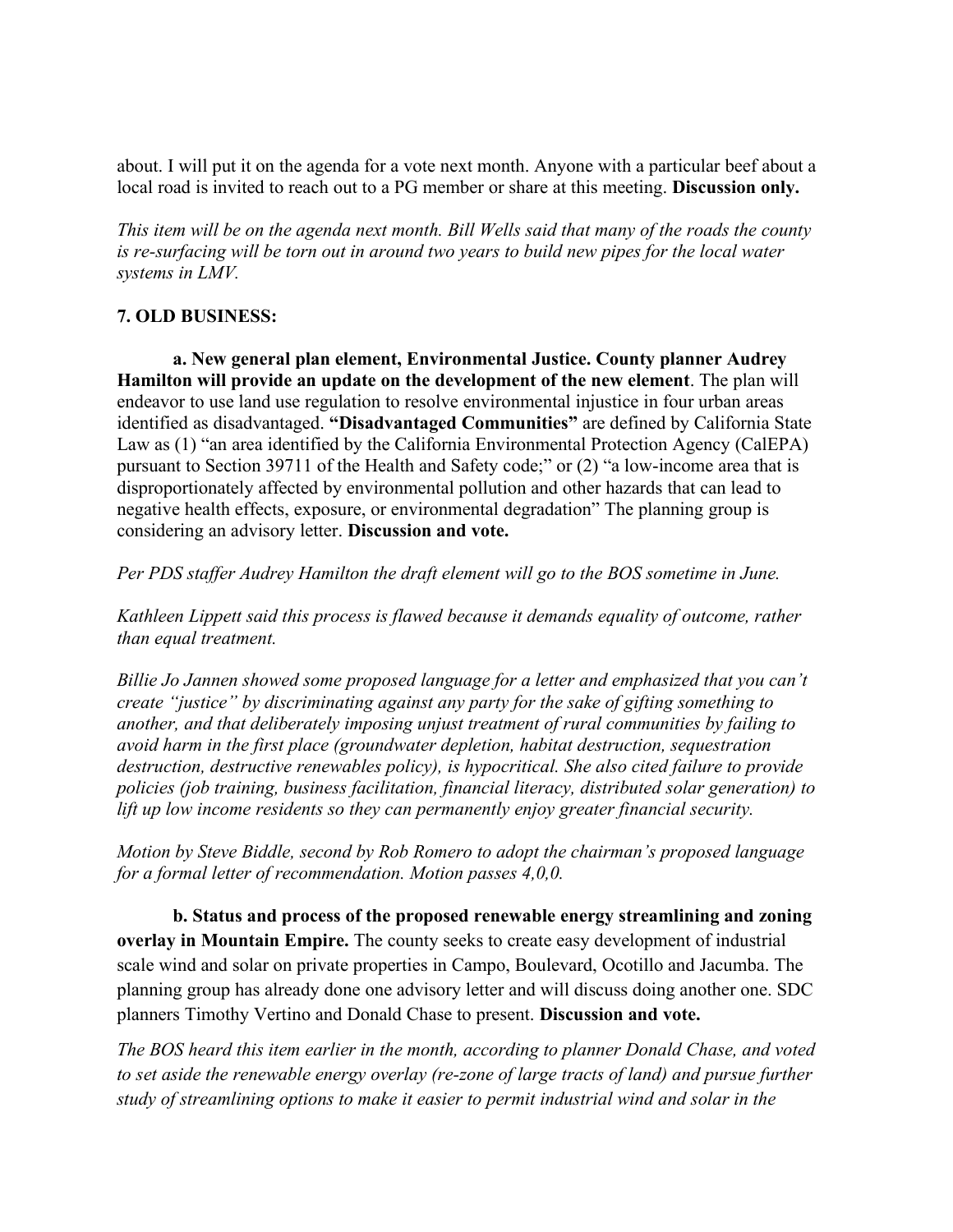*backcountry. Staff will also study distributed energy options. They were instructed to come back to the BOS in 180 days (August 2021). He asked for our observations on the microgrid project at Cameron Corners.*

*Larry Johnson outlined the microgrid project and his concerns about the use of flow batteries – a newer technology that circulates a vanadium solution. Vanadium is toxic in air, soil and water so a spill could be catastrophic. He has been unable to discover who will be in charge of regulating and monitoring to ensure that spills don't make their way into the community's groundwater and air.*

*Billie Jo Jannen said the microgrid does not provide the community benefit that the state claims to be seeking, as it only powers a portion of the Cameron Corners area, while excluding most of our community services (such as deputies, grocery store, county maintenance, community center, post office) that the state intends to support in a power outage. SDGE has the benefit of cheaper generation all year around, while the community takes the hit for all the impacts to air, water, scenery and more, for minimal benefit.*

*Donald Chase said the BOS is now focusing more on appropriate distributed energy regulation, regional battery storage and permit streamlining. Future planning group comments that focus on these factors would be useful.*

*The planning group will consider formal comments after we receive draft language on the ordinance.*

**c. Standing subcommittee reports (no action):** Groundwater, Rob Romero; Sewer and Septic, vacant; Community Economic Impacts, Steve Biddle; Public Safety, Bob Shea.

**d. Chairman's report, Billie Jo Jannen (no action).** I am working to get information on the second and third SDG&E sites where they are doing earthmoving/site preparation. County planners purport to know nothing, but say they will ask around. My SDG&E contact ALSO claims to know nothing, but says he will try to find out. These sites are in addition to the microgrid at Cameron Corners.

**8. CORRESPONDENCE:** Members of the public who wish to read the correspondence listed may request it by email at *campoplanninggroup@nym.hush.com.*

**a. SDC Traffic Advisory committee agenda for March 12, 2021.** Nothing in our area. **Forwarded to group.**

**b. Notification of seminars on Housing, Safety and Environmental Justice general plan updates. Forwarded to group.**

**c. Agenda for March 13 quarterly chairman's meeting with county staff. Forwarded to group.**